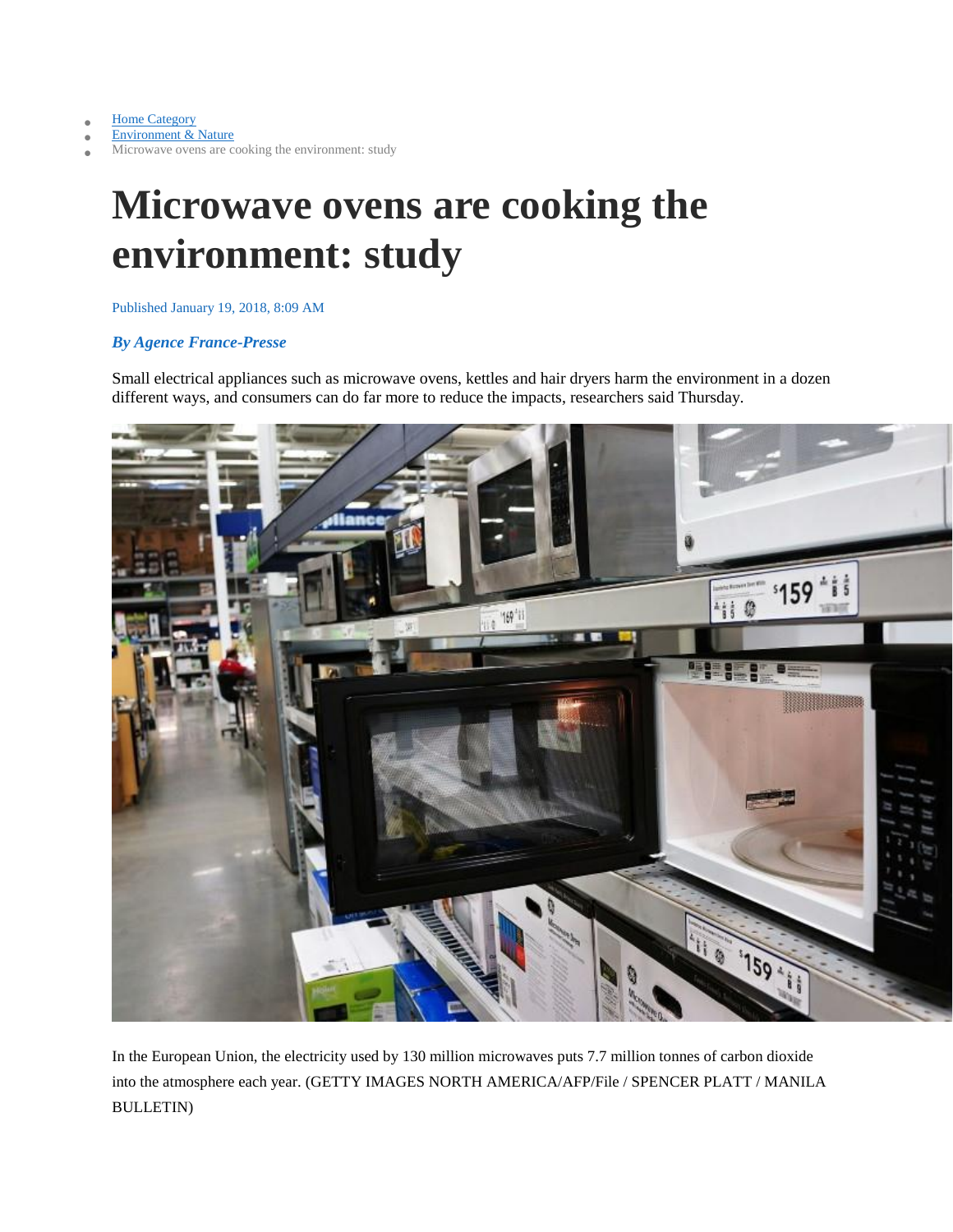In the European Union, the electricity used by 130 million microwaves puts 7.7 million tonnes of carbon dioxide into the atmosphere each year, equivalent to the annual emissions of nearly eight million cars, they reported in the journal Science of the Total Environment.

"Electricity consumption has the biggest impact," said lead author Alejandro Gallego-Schmid, a research associate at the University of Manchester.

"This is because of the fuels used to generate the electricity."

Add 150 million vacuum cleaners, 144 million kettles and more than 100 million hair dryers in Europe alone, and the carbon footprint becomes significant.

Clearly, banishing fossil fuels from the energy mix would slash emissions ascribed to small household appliances.

But that isn't going to happen overnight: coal and gas still account for more than 40 percent of electricity generation in the EU. For the rest of the world, that figure is about 70 percent.

Until that changes, there are other ways to limit the environmental damage caused by the energy-hungry devices that have become part of everyday life, Gallego-Schmid said.

To start with, consumers can be less wasteful.

"On average, kettles boil 50 percent more water than people need," he told AFP.

"There are about 144 million kettles in the European Union. The environmental impacts — and the margin for improvement — is huge."

Likewise, most people operate microwaves longer than needed to heat or cook food, he added.

## **Diminishing lifespan**

Consumers should also resist the temptation to discard ever-cheaper ovens for models that sport more features or fit in with a new kitchen's colour scheme.

An analysis by other researchers of 100 cast-off microwaves at a recycling point in Britain showed that half still worked, and most of the rest could be easily repaired, Gallego-Schmid said.

In 2005, 184,000 tonnes of waste was generated from discarded microwaves in the European Union alone.

Manufacturers are not beyond reproach. The average lifespan of a microwave oven today is seven years shorter than it was 20 years ago.

Regulations also play a role, and the European Union

Last September, for example, Brussels mandated that new vacuum cleaners sold in the European Union could not have motors exceeding 900 watts, a measure designed to reduce energy use.

Officials touted the new ruling as a money-saver, but some disgruntled consumers rushed out to buy powerful machines before they disappeared from the shelves.

Plugging a device into the wall is not the only way that toasters, microwaves and blow dryers produce CO2 pollution, the study pointed out.